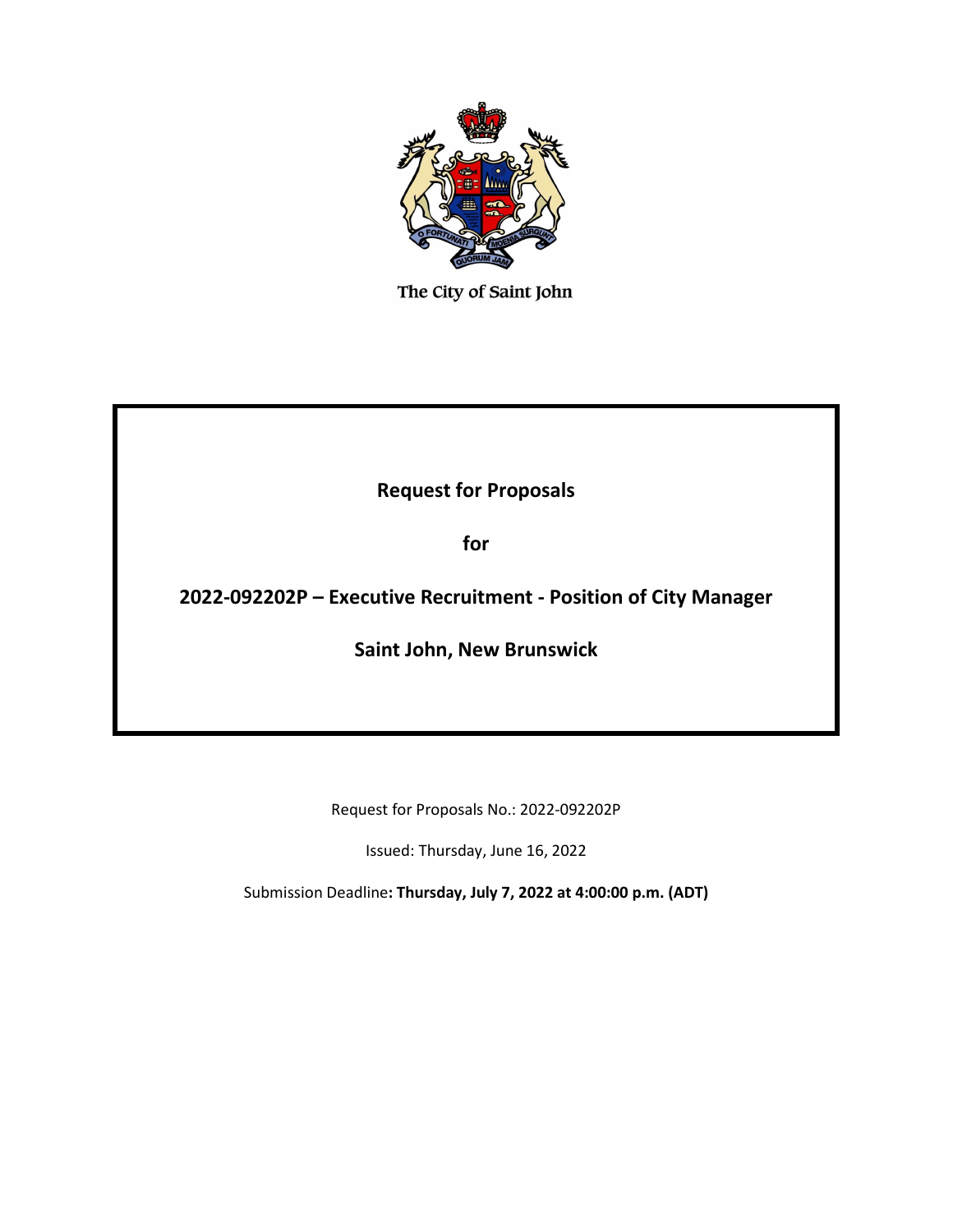## **TABLE OF CONTENTS**

| 1.1 |  |
|-----|--|
| 1.2 |  |
| 1.3 |  |
| 1.4 |  |
|     |  |
|     |  |
| 2.1 |  |
| 2.2 |  |
|     |  |
|     |  |
| 3.1 |  |
| 3.2 |  |
| 3.3 |  |
| 3.4 |  |
|     |  |
|     |  |
| 4.1 |  |
| 4.2 |  |
| 4.3 |  |
| 4.4 |  |
| 4.5 |  |
| 4.6 |  |
|     |  |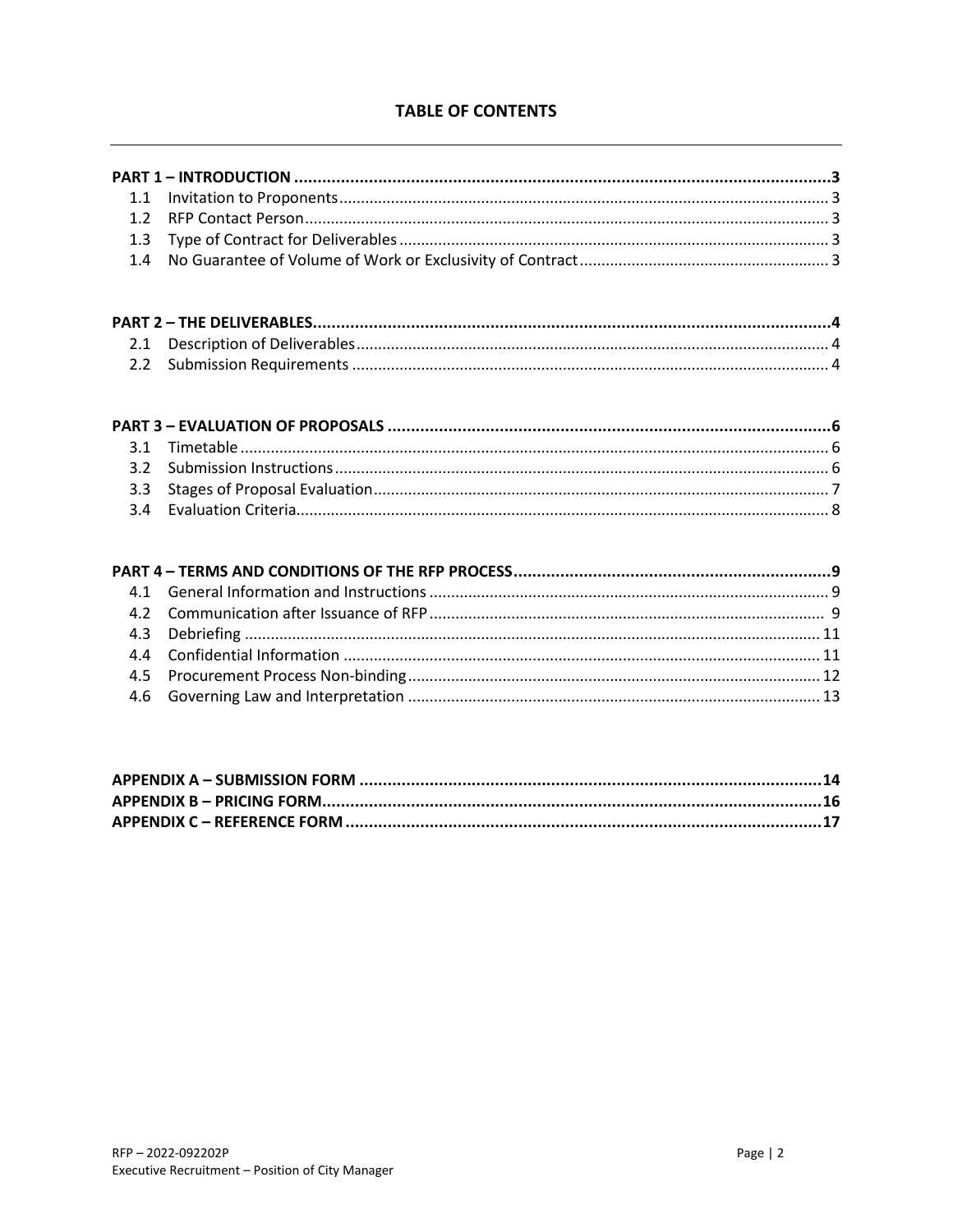# **PART 1 – INTRODUCTION**

### **1.1 Invitation to Proponents**

- (1) This Request for Proposals ("**RFP**") is an invitation by The City of Saint John (the "**City**") to prospective proponents to submit proposals for the provision of executive recruitment services for the position of City Manager**,** as further described in Part 2 – The Deliverables (the "**Deliverables**").
- (2) While all submissions will be given due consideration in accordance with the criteria set forth in this Request for Proposal, first consideration will be extended to Proponents whose proposals do not exceed \$30,000 in total costs.

## **1.2 RFP Contact Person**

(1) For the purposes of this procurement process, the "**City Contact**" shall be:

Chris Roberts, SCMP, CPPB Procurement Manager The City of Saint John Email: [supplychainmanagement@saintjohn.ca](mailto:supplychainmanagement@saintjohn.ca) 

## **1.3 Type of Contract for Deliverables**

(1) The City will issue a Purchase order to the successful proponent for the scope of services detailed in this request for proposal.

#### **1.4 No Guarantee of Volume of Work or Exclusivity of Contract**

(1) The City makes no guarantee as to the value or volume of the Deliverables. The contract to be entered with the selected proponent will not be an exclusive contract for the provision of the described Deliverables. The City may contract with others for same or similar to the Deliverables or may obtain the same or similar to the Deliverables internally.

## **[End of Part 1]**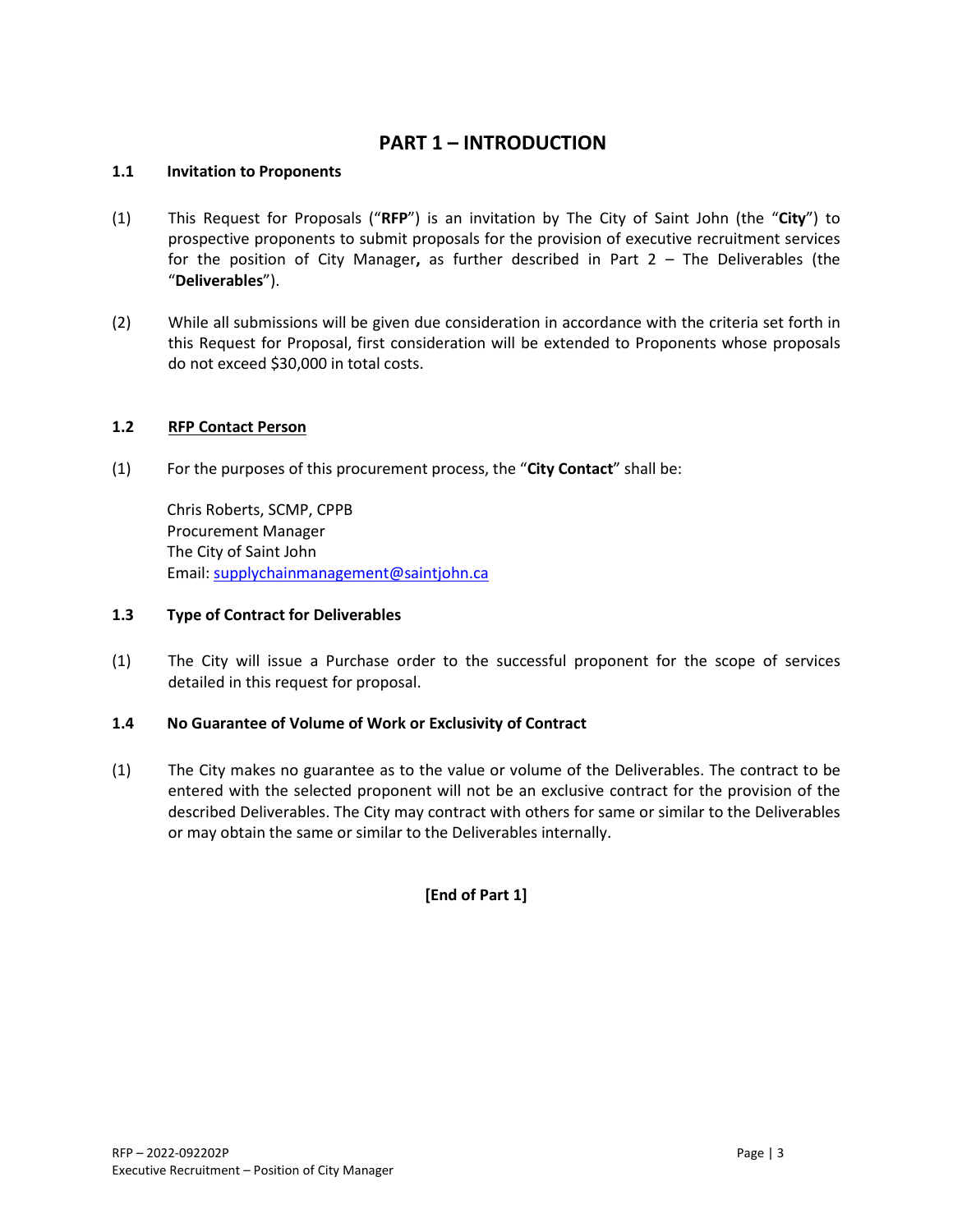# **PART 2 – THE DELIVERABLES**

### **2.1 Description of Deliverables**

- (1) The recruitment firm will work closely with members of Common Council in the selection process and will be responsible for:
	- Conducting an extensive search of potential candidates local, provincial, regional and national
	- Collaborating with the City in establishing and managing interview/selection strategy
	- Collaborating with the Selection Committee in managing communications with the candidates
	- Providing advice with respect to methodology including use of assessment tools
	- Providing short-list of candidates to the Selection Committee
	- Interviewing short-listed candidates in collaboration with the Selection Committee
	- Conducting final interviews in collaboration with Common Council
	- Negotiating Terms and Conditions of Employment with chosen candidate, in collaboration with the City
- (2) The City including, Common Council, the Selection Committee, and Corporate HR as appropriate, will be responsible for:
	- Establishing job specifications
	- Advertising and advertising costs
	- Expenses related to candidates travel
	- Pre-screening applications based on City defined criteria
	- Collaborating with the recruitment firm on interview/selection strategy
	- Supporting the interview/selection process as appropriate
	- Interviewing short-listed candidates in collaboration with the recruitment firm
	- Conducting final interviews in collaboration with the recruitment firm
	- Final hiring decision
	- Collaborating with the recruitment firm in negotiating Terms and Conditions of Employment with the chosen candidate
	- Familiarization of the candidate with the organization and its culture, and comprehensive onboarding

## **2.2 Submission Requirements**

- (1) Submissions must address the following topics:
	- Recruitment Procedures Outline the recruitment process.
	- Familiarization Explain steps to get acquainted with our organization and the culture.
	- Explain any guarantees to candidates. (i.e. Replace the candidate if they leave within a certain period of time or provide a refund, etc.)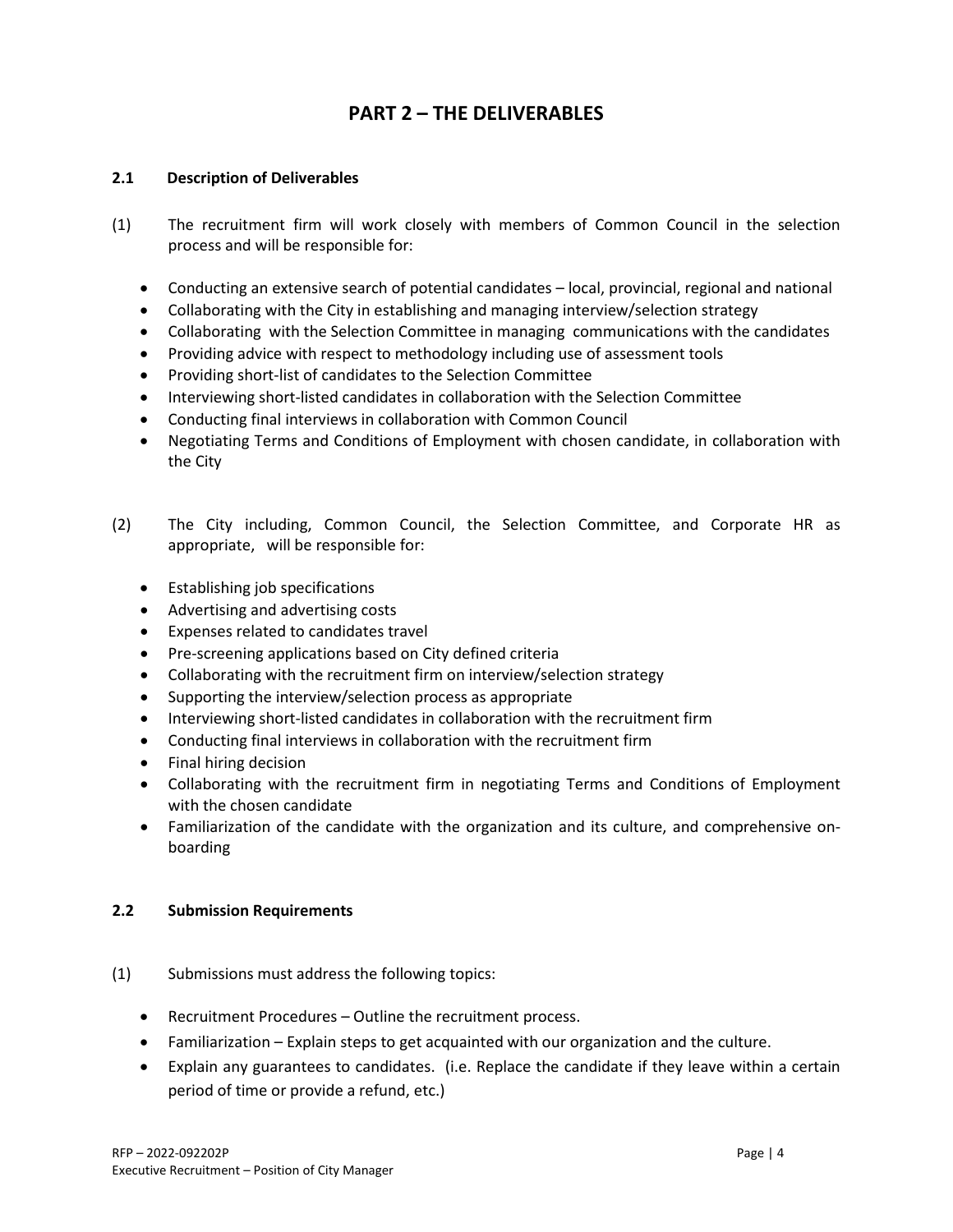- Identify any employment fields where your company excels.
- Include a summary of company structure, business history and company and key personnel's experience c/w references.
- Provide details for development of costs, ie. flat fee, a percentage of salary, etc. and an estimate for the costs/fees to the City of Saint John associated with this service.
- **Proponents must be available to commence work on or about December 1, 2022. Proponents must address their availability for this engagement.**

## **[End of Part 2]**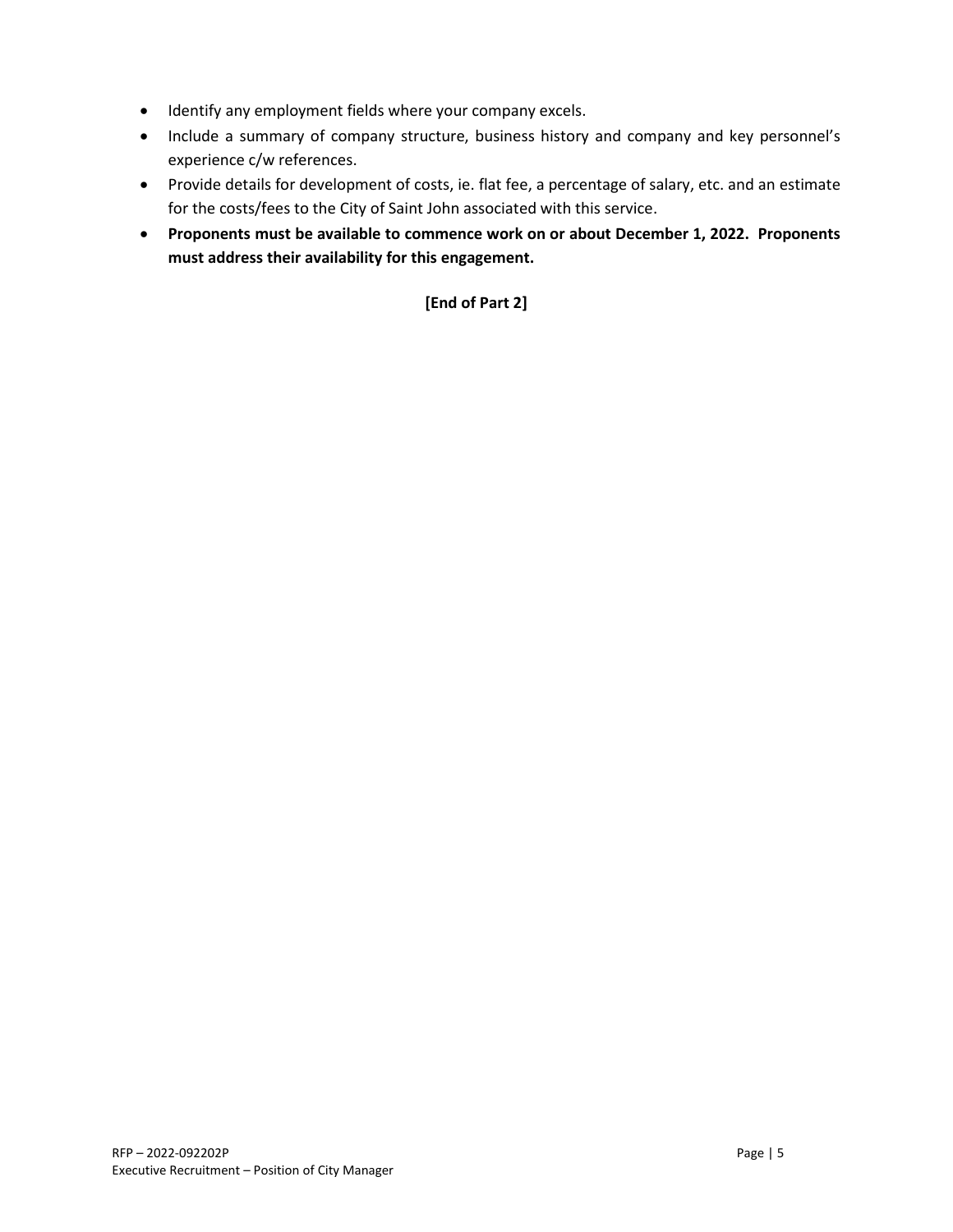# **PART 3 – EVALUATION OF PROPOSALS**

### **3.1 Timetable**

(1) The RFP timetable is tentative only and may be changed by the City at any time.

| <b>Issue Date of RFP</b>             | Thursday, June 16, 2022                   |
|--------------------------------------|-------------------------------------------|
| <b>Deadline for Questions</b>        | Wednesday, June 29, 2022, 4:00:00 pm, ADT |
| Deadline for Issuing Addenda         | Thursday, June 30, 2022, 4:00:00 pm, ADT  |
| <b>Submission Deadline</b>           | Thursday, July 7, 2022, 4:00:00 pm, ADT   |
| Anticipated Selection of Highest     | Friday, July 22, 2022                     |
| <b>Ranked Proponent</b>              |                                           |
| Anticipated Start Date of Engagement | Thursday, December 1, 2022                |

#### **3.2 Submission Instructions**

## **(A) Proposals Should Be Submitted via Email**

(1) Proposals should be emailed to:

The City of Saint John supplychainmanagement@saintjohn.ca Attn: Chris Roberts, SCMP, CPPB

#### **(A) Proposals Should Be Submitted in Prescribed Manner**

(1) Proponents should submit one signed technical proposal and supporting information and one signed financial proposal and supporting information. The financial and technical proposals are to be separate pdf documents.

#### **(B) Proposals Should Be Submitted on Time**

(1) Proposals shall be received at the prescribed email address on or before the Submission Deadline. Proposals received after the Submission Deadline will be rejected.

### **(C) Amendment of Proposals**

(1) Proponents may amend their proposals prior to the Submission Deadline by submitting the amendment via email. Any amendment should clearly indicate which part of the proposal the amendment is intended to affect.

#### **(D) Withdrawal of Proposals**

(1) At any time throughout the RFP process, a proponent may withdraw a submitted proposal. To effect a withdrawal, a notice of withdrawal must be sent via email and must be signed by an authorized representative.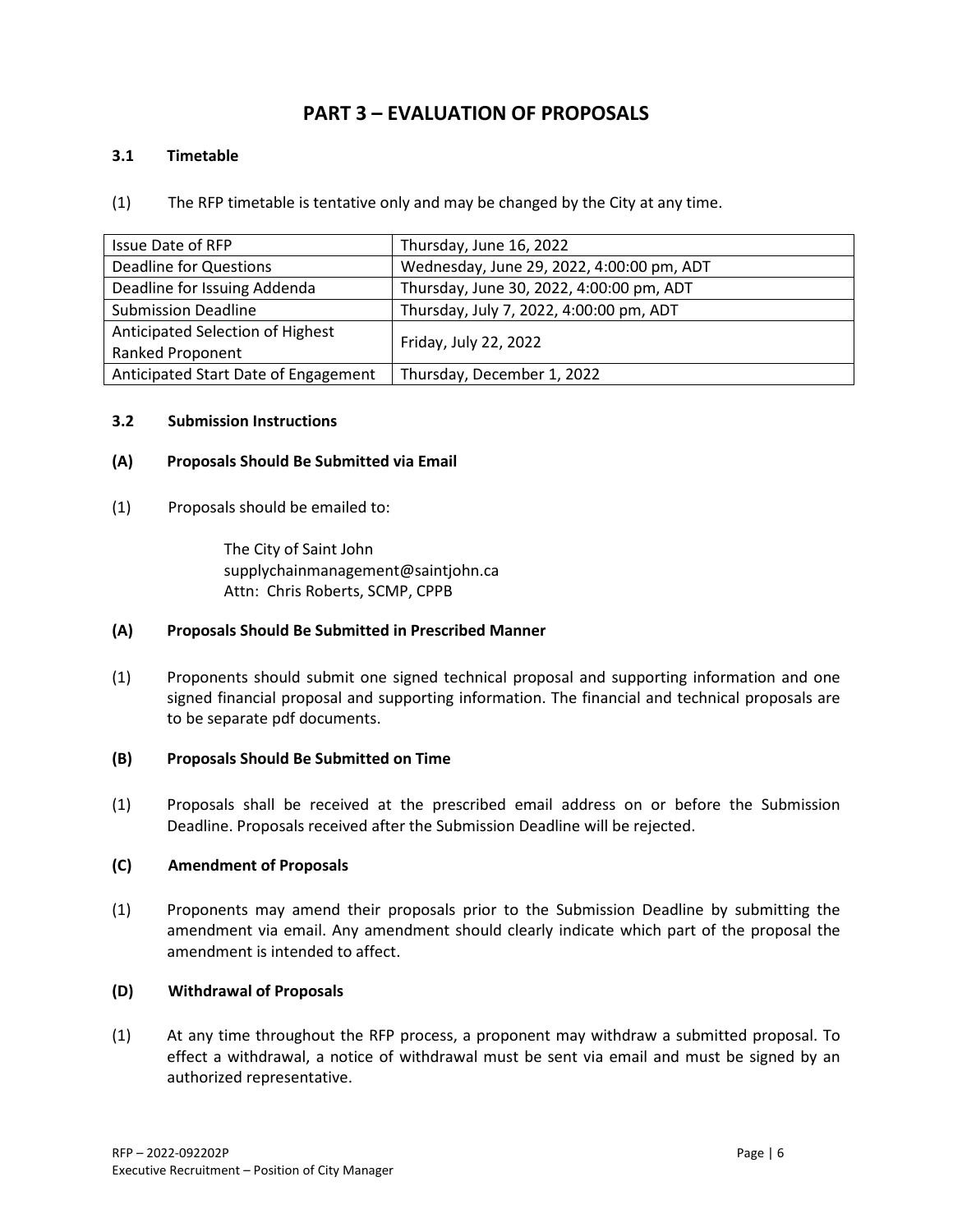#### **3.3 Stages of Proposal Evaluation**

- (1) The City will conduct the evaluation of proposals and selection of the highest ranked proponent in the following four stages described in further detail below:
	- (a) Stage I Mandatory Requirements
	- (b) Stage II Evaluation of Rated Criteria
	- **(A) Stage I – Mandatory Requirements**

#### **Submission Period**

Stage I will consist of a review to determine which proposals comply with all of the mandatory requirements. Proposals failing to satisfy the mandatory requirements will be excluded from further consideration.

#### **Mandatory Submission Forms**

Other than inserting the information requested on the mandatory submission forms set out in this RFP, a proponent may not make any changes to any of the forms.

#### **Submission Form (Appendix A)**

Each proponent must complete the Submission Form and include it with their technical proposal. The Submission Form must be signed by an authorized representative of the proponent.

#### **Pricing Form (Appendix B)**

Each proponent must complete the Pricing Form and include it with their financial proposal. The Pricing Form must be completed according to the instructions contained in the form. Fees must be provided in Canadian funds, inclusive of all costs, applicable duties, overhead, and insurance costs, except for HST/GST.

#### **Reference Form (Appendix C)**

Each proponent must complete the Reference Form and include it with their technical proposal.

#### **Other Mandatory Requirements**

Each proposal must be in English.

#### **(B) Stage II – Evaluation of Rated Criteria**

Stage II will consist of a scoring by the City of each qualified proposal on the basis of the rated criteria and the pricing in accordance with section 3.4 "Evaluation Criteria".

#### **(C) Stage III – Presentation / Interview (Optional)**

Proponents may be required to participate in a Presentation / Interview process with the evaluation committee. The evaluation committee will then revisit their scoring matrix after the Presentation / Interviews and proceed with a recommendation for the highest evaluated proponent.

- (c) Stage III Presentation / Interview (optional)
- (d) Stage IV Final Selection and Negotiation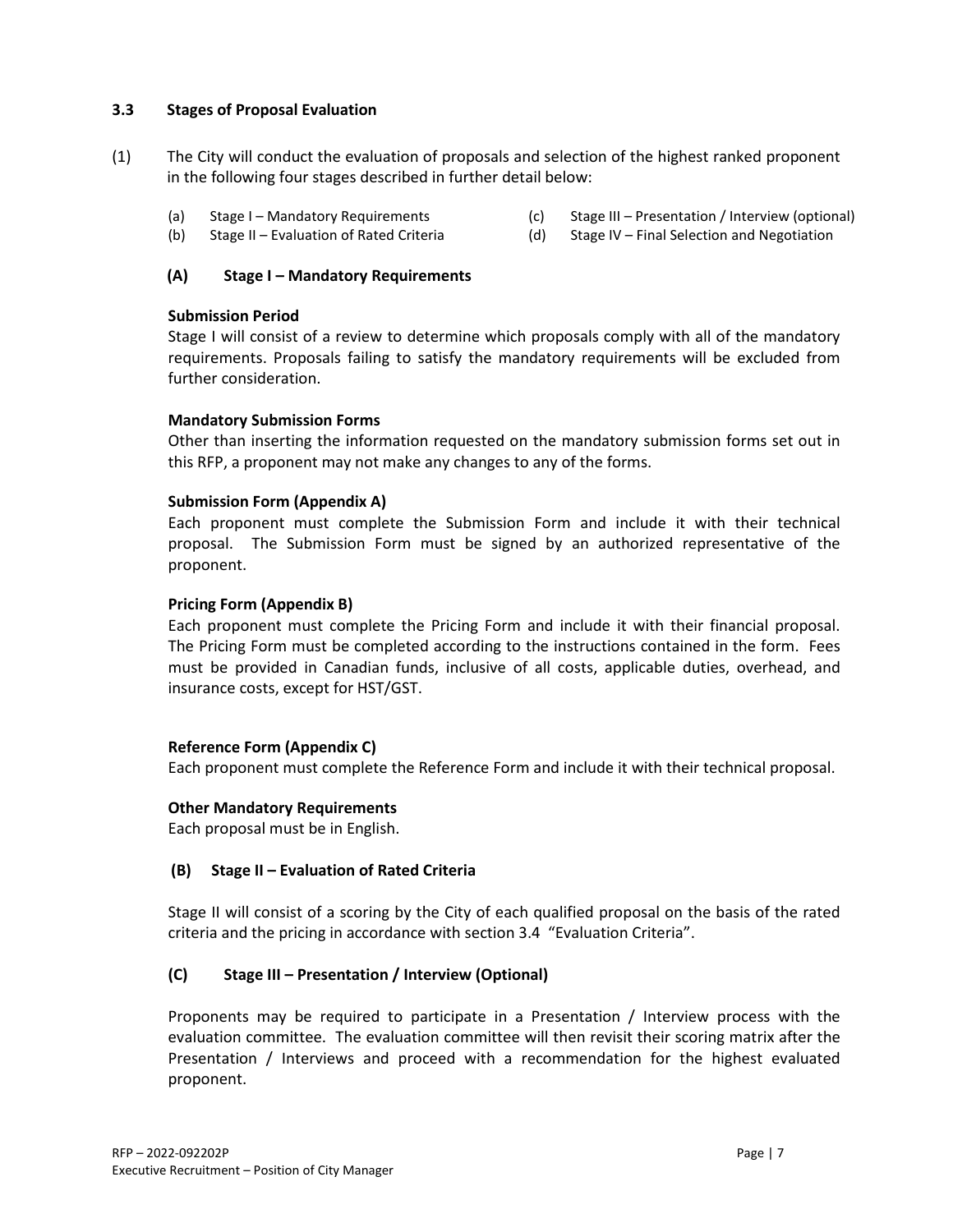In the event that one or more proponents score significantly higher than the other firms, the right is reserved by the evaluation committee to request a presentation / interview with the highest rated firm(s) only.

## **(C) Stage IV – Final Selection and Negotiation**

The highest ranked proponent based on the evaluation of Stage II and Stage III (if required) may be selected. The City reserves the right to negotiate any proposal improvements it deems to be in the best interest of the City with the selected proponent before a recommendation of award is presented to Common Council.

## **3.4 Evaluation Criteria**

(1) The following is an overview of the categories and weighting for the rated criteria relevant to the evaluation of proposals under this RFP.

| <b>STAGE II OF EVALUATION PROCESS</b>                                                                                                            | <b>SCORING (POINTS)</b> |
|--------------------------------------------------------------------------------------------------------------------------------------------------|-------------------------|
| <b>Quality and Completeness:</b>                                                                                                                 |                         |
| Has the proponent addressed all of the needs identified?                                                                                         | 5                       |
| Is the proposal presented in an organized and professional manner?<br>$\bullet$                                                                  |                         |
| Include Submission Form (Appendix A)                                                                                                             |                         |
| <b>Proponent's Experience:</b>                                                                                                                   |                         |
| Has the proponent demonstrated a level of expertise with the requirements                                                                        | 20                      |
| of this RFP? Include Reference Form (Appendix C)                                                                                                 |                         |
| <b>Experience and Qualification of Key Personnel:</b>                                                                                            |                         |
| Has the proponent demonstrated the ability to provide experienced and                                                                            | 15                      |
| qualified personnel?                                                                                                                             |                         |
| <b>Proposed Approach:</b>                                                                                                                        |                         |
| Proposed approach to the delivery of the required services and availability of<br>resources to deliver services in a timely and efficient manner | 30                      |
| Cost:                                                                                                                                            |                         |
| Cost will be a factor, however, neither the only factor nor the determined                                                                       | 30                      |
| factor, in the evaluation of the proposals.                                                                                                      |                         |
| The financial proposal shall include the Pricing Form (Appendix B)                                                                               |                         |
| <b>TOTAL POINTS</b>                                                                                                                              | 100                     |

**[End of Part 3]**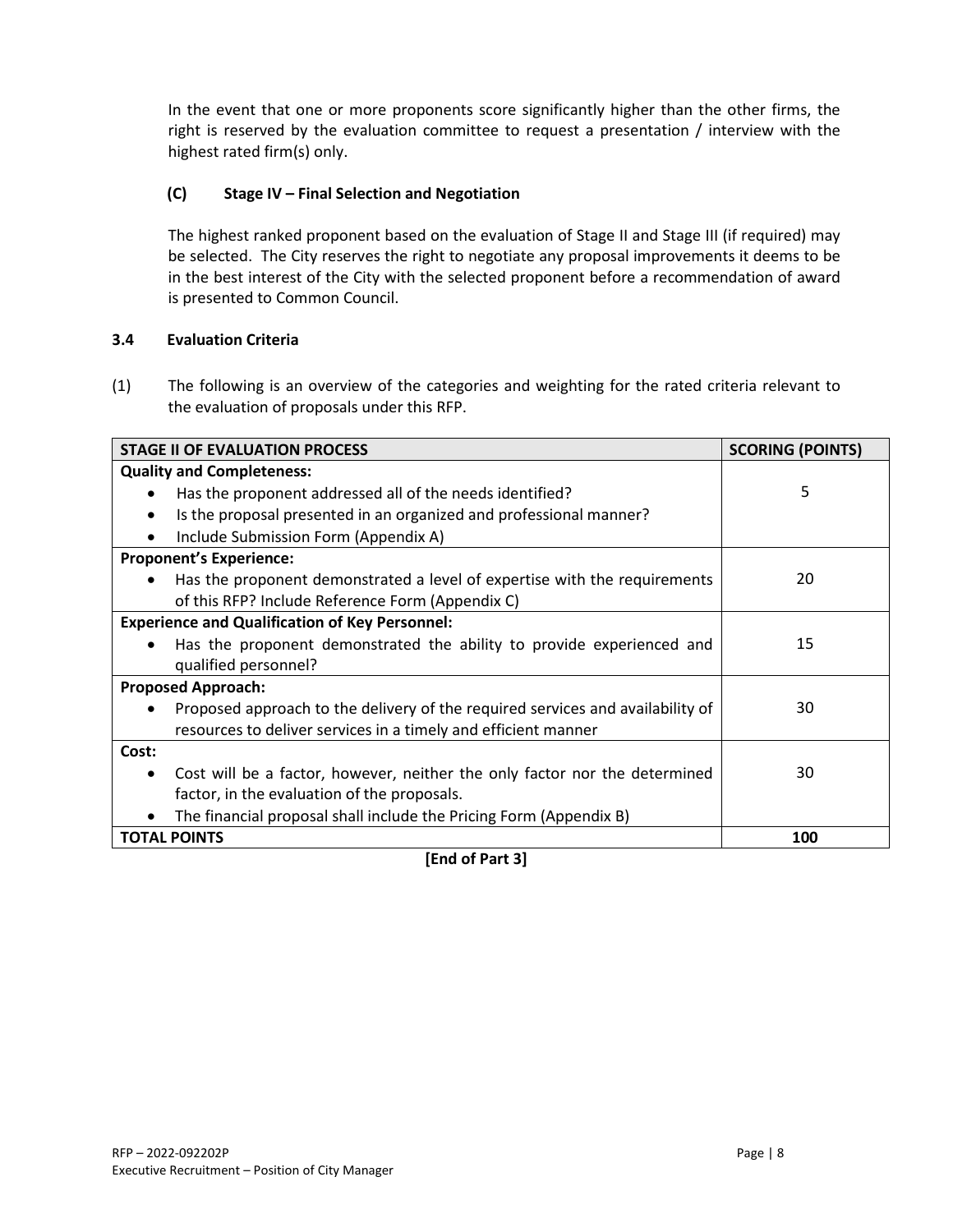## **PART 4 – TERMS AND CONDITIONS OF THE RFP PROCESS**

#### **4.1 General Information and Instructions**

#### **(A) Proponents to Follow Instructions**

(1) Proponents should structure their proposals in accordance with the instructions in this RFP. Where information is requested in this RFP, any response made in a proposal should reference the applicable part, section, subsection or paragraph numbers of this RFP.

#### **(B) Information in RFP Only an Estimate**

- (1) The City and its representatives shall not be liable for any information or advice or any discrepancies or errors or omissions that may be contained in this RFP or an Addenda, appendices, data, materials or documents (electronic or otherwise) attached or provided to the proponents pursuant to this RFP.
- (2) The City and its advisors make no representation, warranty or guarantee as to the accuracy of the information contained in this RFP or issued by way of addenda. Any quantities shown or data contained in this RFP or provided by way of addenda are estimates only and are for the sole purpose of indicating to proponents the general scale and scope of the work. It is the proponent's responsibility to obtain all the information necessary to prepare a proposal in response to this RFP.

#### **(C) Proponents Shall Bear Their Own Costs**

(1) The proponent shall bear all costs associated with or incurred in the preparation and presentation of its proposal, including, if applicable, costs incurred for interviews, and/or presentations.

#### **4.2 Communication after Issuance of RFP**

#### **(A) Proponents to Review RFP**

- (1) Proponents shall promptly examine all of the documents comprising this RFP, and
	- (a) Shall report any errors, omissions or ambiguities; and
	- (b) May direct questions or seek additional information in writing by email to the City Contact on or before the Deadline for Questions. All questions submitted by proponents by email to the City Contact shall be deemed to be received once the email has entered into the City Contact's email inbox. No such communications are to be directed to anyone other than the City Contact. The City is under no obligation to provide additional information, and the City shall not be responsible for any information provided by or obtained from any source other than the City Contact.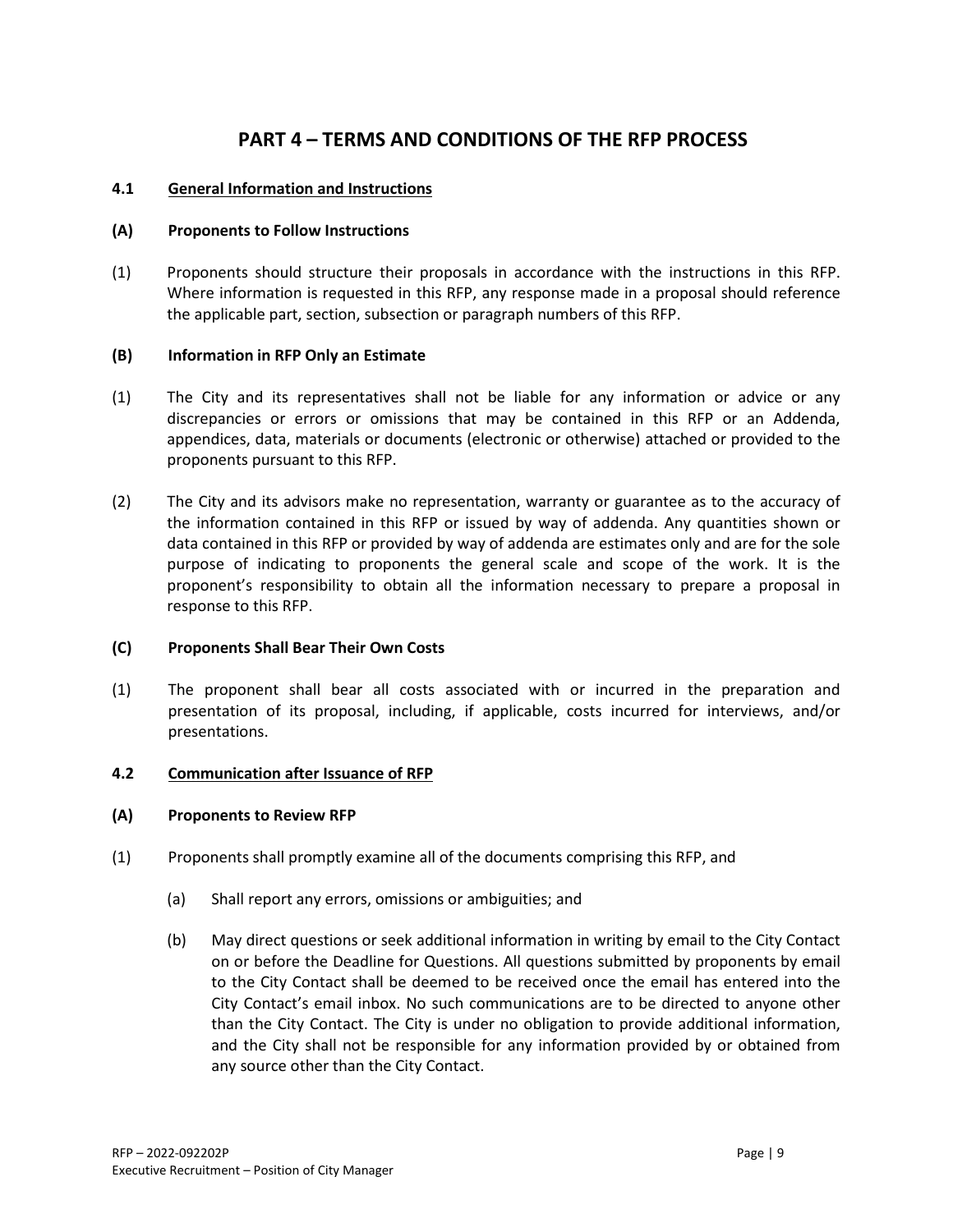(2) It is the responsibility of the proponent to seek clarification from the City Contact on any matter it considers to be unclear. The City shall not be responsible for any misunderstanding on the part of the proponent concerning this RFP or its process.

### **(B) All New Information to Proponents by Way of Addenda**

- (1) This RFP may be amended only by an addendum in accordance with this subsection. If the City, for any reason, determines that it is necessary to provide additional information relating to this RFP, such information will be communicated to all proponents by addenda. Each addendum forms an integral part of this RFP.
- (2) Such addenda may contain important information, including significant changes to this RFP. Proponents are responsible for obtaining all addenda issued by the City. Addenda may be obtained from the City's website [\(www.saintjohn.ca\)](http://www.saintjohn.ca/) under the menu option "Tender and Proposals". In Appendix A, proponents should confirm their receipt of all addenda by setting out the number of each addendum in the space provided.

## **(C) Post-Deadline Addenda and Extension of Submission Deadline**

(1) If any addendum is issued after the Deadline for Issuing Addenda, the City may at its discretion extend the Submission Deadline for a reasonable period of time.

## **(D) Verify, Clarify and Supplement**

(1) When evaluating responses, the City may request further information from the proponent or third parties in order to verify, clarify, or supplement the information provided in the proponent's proposal. The City may revisit and re-evaluate the proponent's response or ranking on the basis of any such information.

#### **(E) No Incorporation by Reference**

(1) The entire content of the proponent's proposal should be submitted in a fixed form, and the content of websites or other external documents referred to in the proponent's proposal will not be considered to form part of its proposal.

## **(F) Proposal to Be Retained by the City**

(1) The City will not return the proposal or any accompanying documentation submitted by a proponent.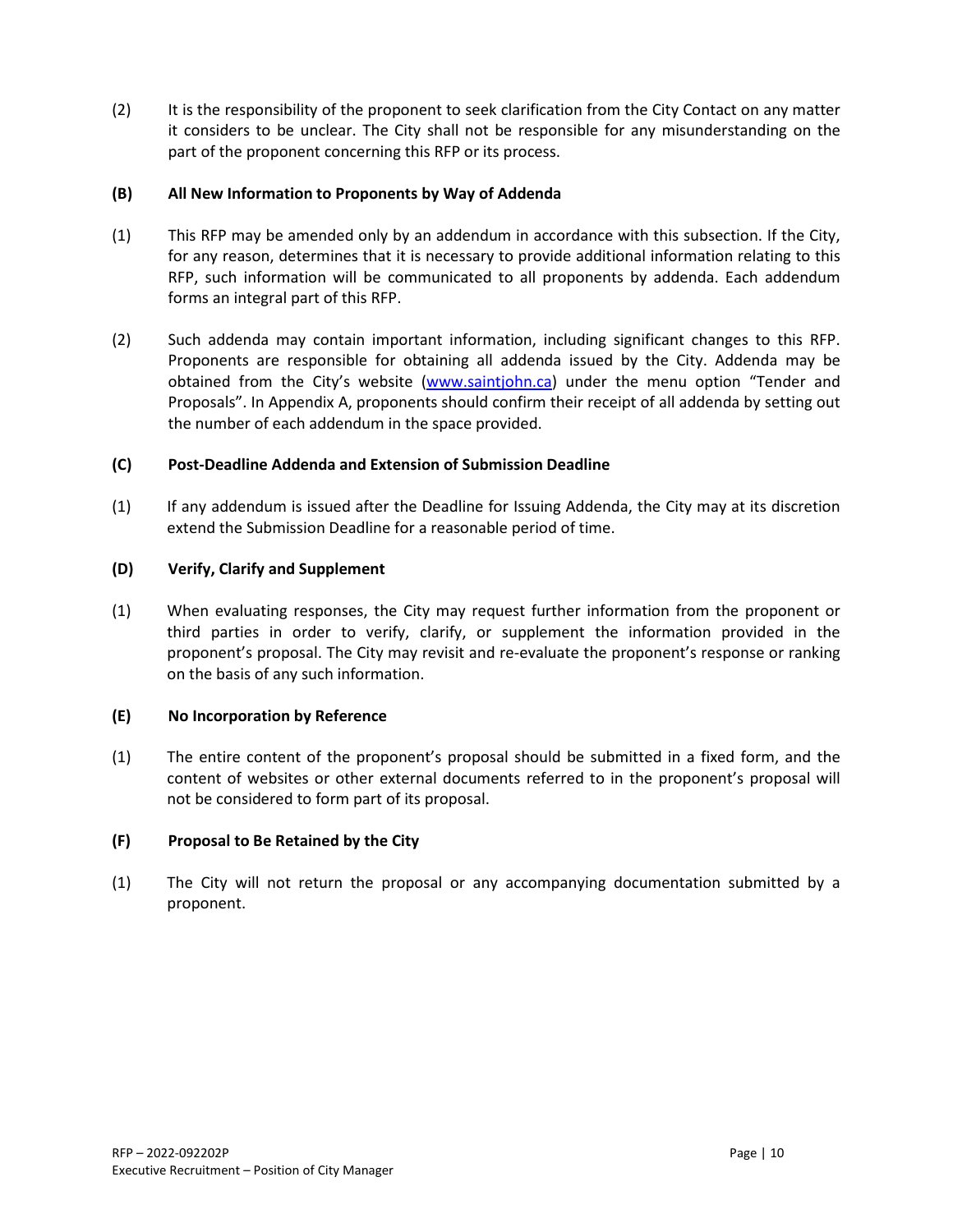#### **4.3 Debriefing**

- (1) Immediately following the City's acceptance of a Proposal submitted, Materials Management shall send a written notification of award to all unsuccessful proponents disclosing the name of the successful proponent and providing a brief explanation rationalizing the City's selection:
	- (a) For all Requests for Proposals valued at Fifty Thousand Dollars **(\$50,000.00) or less**, the written notification of award will be the only form of debriefing offered by the City.
	- (b) In the case of Requests for Proposals valued **in excess** of Fifty Thousand Dollars **(\$50,000.00)**, Materials Management may, in addition to the notification of award and upon written request from any proponent, provide a more detailed oral debriefing either by phone or in person, as required by the proponent. During this debriefing, Materials Management may disclose information such as the total price of the successful proponent and may discuss an overview of the process as well as the strengths and weaknesses of the requesting proponent's proposal.
	- (c) The written request referred to paragraph (ii) shall be submitted to the Office of the Purchasing Agent no later than fifteen (15) business days after the notification of award is issued.
	- (d) The acceptance of the successful Proposal shall not be discussed during a debriefing.

#### **4.4 Confidential Information**

#### **(A) Confidential Information of City**

- (1) All information provided by or obtained from the City in any form in connection with this RFP either before or after the issuance of this RFP:
	- (a) Is the sole property of the City and must be treated as confidential;
	- (b) Is not to be used for any purpose other than replying to this RFP and the performance of any subsequent Contract;
	- (c) Must not be disclosed by the proponent to any person, other than persons involved in the preparation of the proponent's proposal or the performance of any subsequent contract, without prior written authorization from the City; and
	- (d) Shall be returned by the proponents to the City immediately upon the request of the City.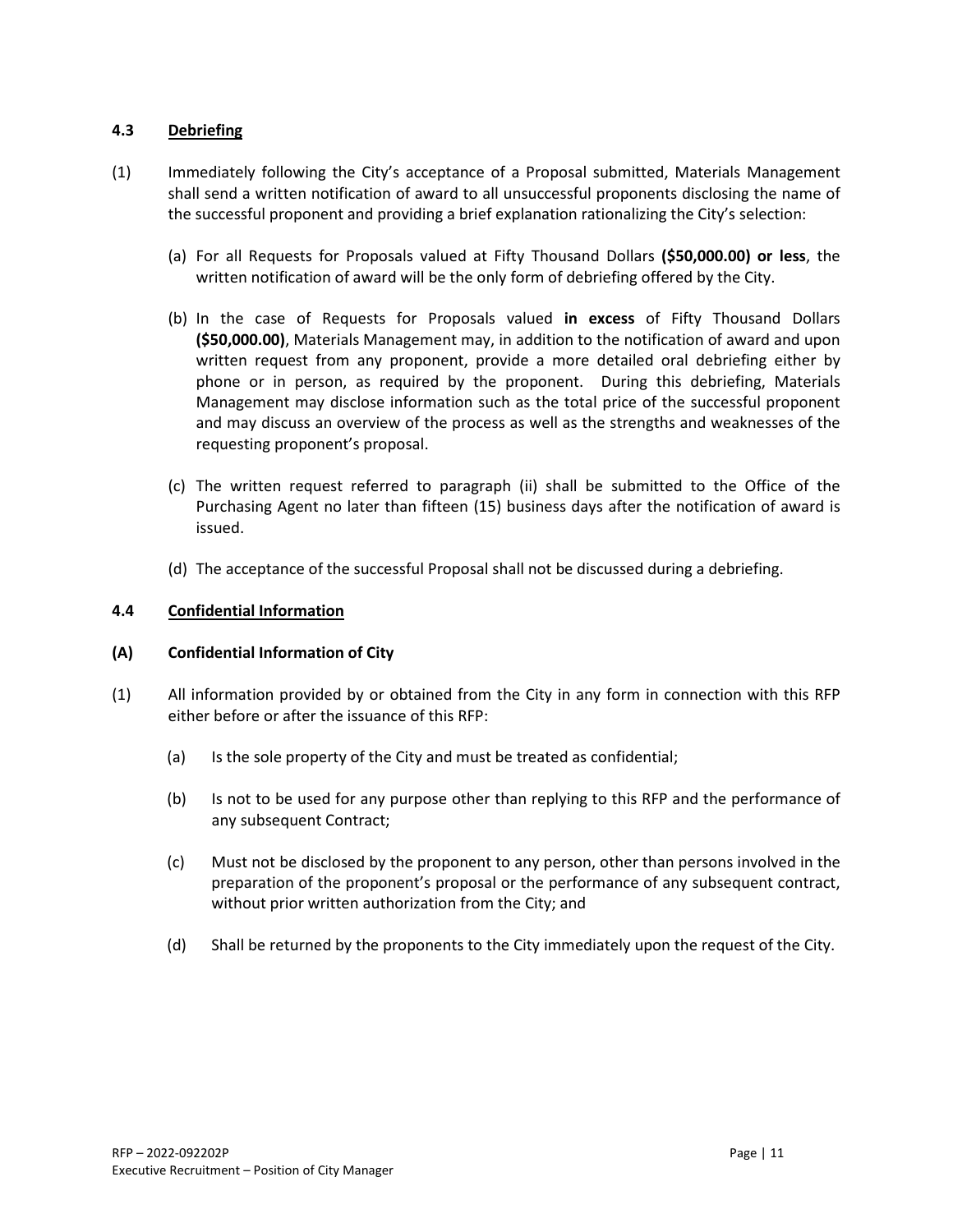## **(B) Confidential Information of Proponent**

(1) A proponent should identify any information in its proposal or any accompanying documentation supplied in confidence for which confidentiality is to be maintained by the City. The confidentiality of such information will be maintained by the City, except as otherwise required by law or by order of a court or tribunal. Proponents are advised that their proposals will, as necessary, be disclosed, on a confidential basis, to the City's advisors retained for the purpose of evaluating or participating in the evaluation of their proposals. If a proponent has any questions about the collection and use of personal information pursuant to this RFP, questions are to be submitted to the City Contact.

#### **4.5 Procurement Process Non-Binding**

#### **(A) No Contract A and No Claims**

- (1) The procurement process is not intended to create and shall not create a formal legally binding bidding process and shall instead be governed by the law applicable to direct commercial negotiations.
- (2) For greater certainty and without limitation:
	- (a) This RFP shall not give rise to any Contract A based tendering law duties or any other legal obligations arising out of any process contract or collateral contract; and
	- (b) Neither the proponent nor the City shall have the right to make any claims (in contract, tort, equity or otherwise) against the other with respect to the award of a contract, failure to award a contract or failure to honour a response to this RFP.

#### **(B) No Contract until Execution of Written Contract**

(1) The RFP process is intended to identify the highest ranked proponent for the purposes of entering into a contract. No legal relationship or obligation regarding the procurement of any good or service shall be created between the proponent and the City by the RFP process until the issuance of a purchase order for the acquisition of such goods and/or services.

#### **(C) Non-Binding Price Estimates**

(1) While the pricing information provided in responses will be non-binding prior to the issuance of a purchase order, such information will be assessed during the evaluation of the responses and the ranking of the proponents. Any inaccurate, misleading or incomplete information, including withdrawn or altered pricing, could adversely impact any such evaluation, ranking or contract award.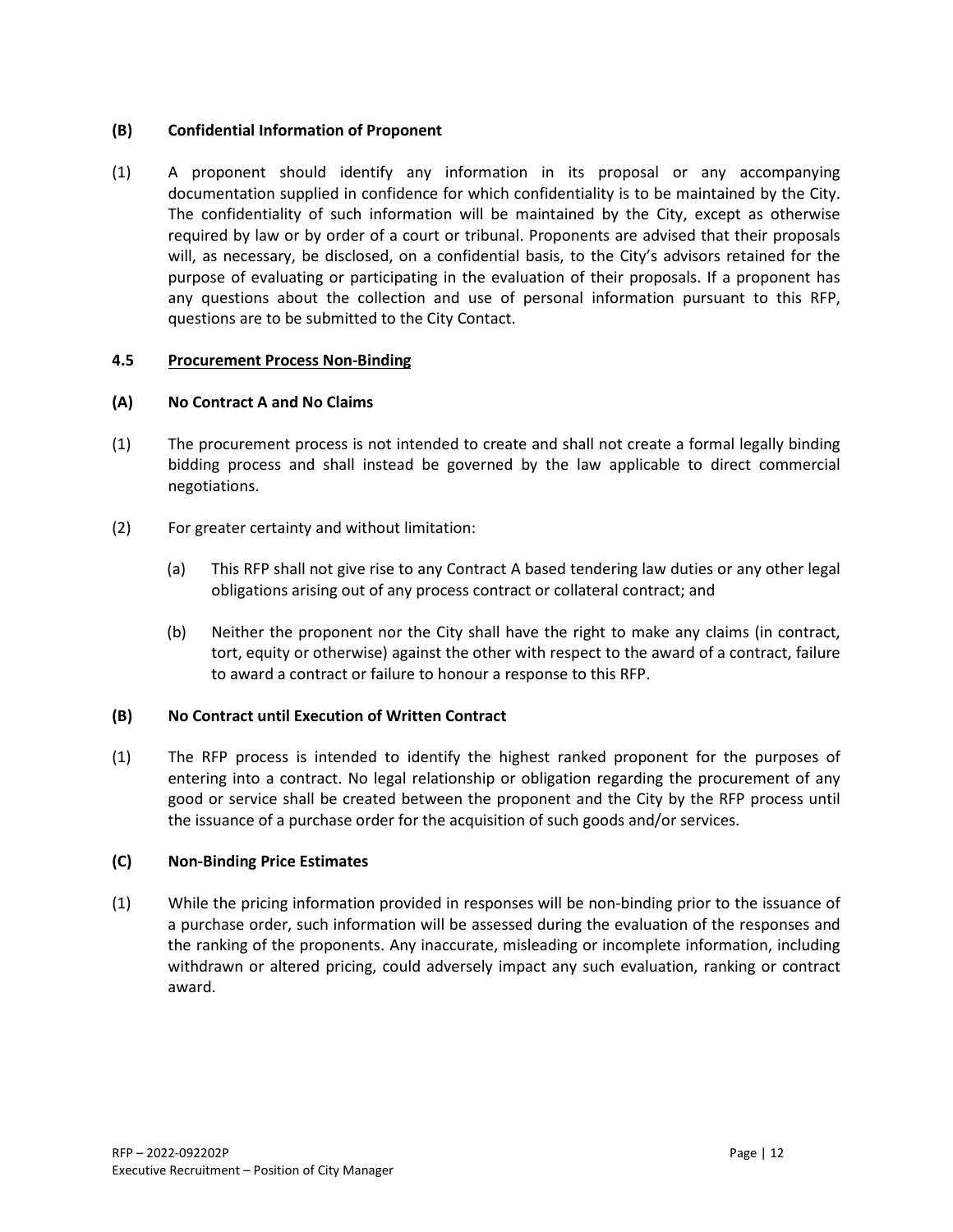### **(D) Disqualification for Misrepresentation**

(1) The City may disqualify the proponent or rescind a contract subsequently entered into if the proponent's response contains misrepresentations, omissions, or any other inaccurate, misleading or incomplete information.

## **(E) Cancellation**

(1) The City may cancel or amend the RFP process without liability at any time.

#### **4.6 Governing Law and Interpretation**

## **A. Governing Law**

- (1) The terms and conditions in this Part 4:
	- (a) Are included for greater certainty and are intended to be interpreted broadly and separately (with no particular provision intended to limit the scope of any other provision);
	- (b) Are non-exhaustive (and shall not be construed as intending to limit the pre-existing rights of the parties to engage in pre-contractual discussions in accordance with the common law governing direct commercial negotiations); and
	- (c) Are to be governed by and construed in accordance with the laws of the province of New Brunswick and the federal laws of Canada applicable therein.

## **[End of Part 4]**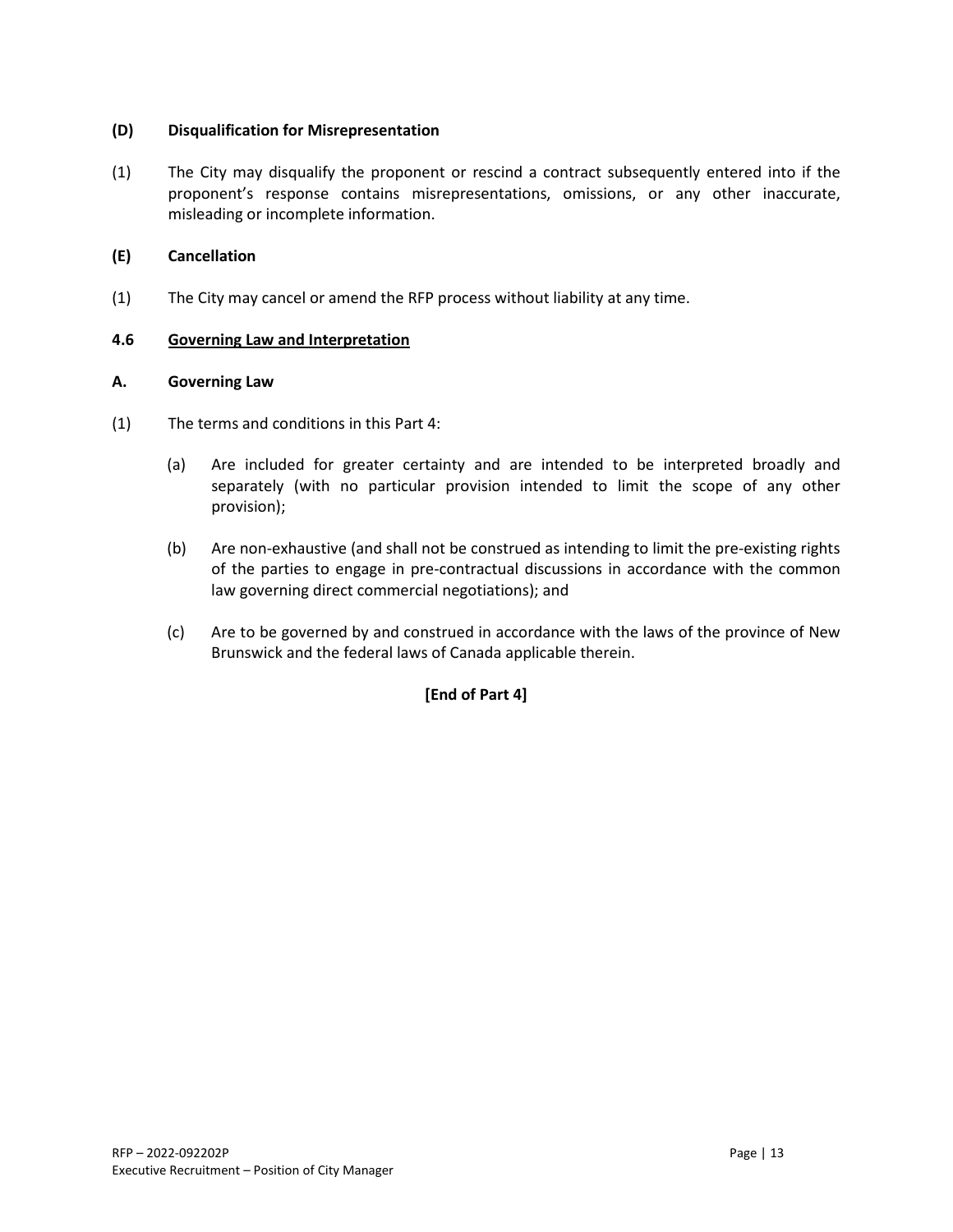# **APPENDIX A– SUBMISSION FORM**

#### **(A) Proponent Information**

| Please fill out the following form, and name one person to be the contact for your response to<br>this RFP response and for any clarifications or amendments that might be necessary. |  |  |
|---------------------------------------------------------------------------------------------------------------------------------------------------------------------------------------|--|--|
| Full Legal Name of Proponent:                                                                                                                                                         |  |  |
| Any Other Relevant Name<br>under Which the Proponent<br><b>Carries on Business:</b>                                                                                                   |  |  |
| Street Address:                                                                                                                                                                       |  |  |
| City, Province/State:                                                                                                                                                                 |  |  |
| Postal Code:                                                                                                                                                                          |  |  |
| <b>Phone Number:</b>                                                                                                                                                                  |  |  |
| Fax Number:                                                                                                                                                                           |  |  |
| Company Website (If Any):                                                                                                                                                             |  |  |
| RFP Contact Person and Title:                                                                                                                                                         |  |  |
| <b>RFP Contact Phone:</b>                                                                                                                                                             |  |  |
| <b>RFP Contact Facsimile:</b>                                                                                                                                                         |  |  |
| <b>RFP Contact E-mail:</b>                                                                                                                                                            |  |  |

#### **(B) Acknowledgment of Non-Binding Procurement Process**

The proponent acknowledges that the RFP process will be governed by the terms and conditions of this RFP, and that, among other things, such terms and conditions confirm that this procurement process does not constitute a formal legally binding bidding process, and that there will be no legal relationship or obligations created until the City and the selected proponent have executed issued a purchase order.

### **(C) Ability to Provide Deliverables**

The proponent has carefully examined this RFP documents and has a clear and comprehensive knowledge of the Deliverables required under this RFP. The proponent represents and warrants its ability to provide the Deliverables required under this RFP in accordance with the requirements of this RFP for the fees set out in the Pricing Form and has provided a list of any subcontractors to be used to complete the proposed contract.

#### **(D) Mandatory Forms**

The proponent encloses as part of the proposal the mandatory forms set out below:

| <b>FORM</b>            | <b>INITIAL TO ACKNOWLEDGE</b> |
|------------------------|-------------------------------|
| <b>Submission Form</b> |                               |
| <b>Pricing Form</b>    |                               |
| <b>Reference Form</b>  |                               |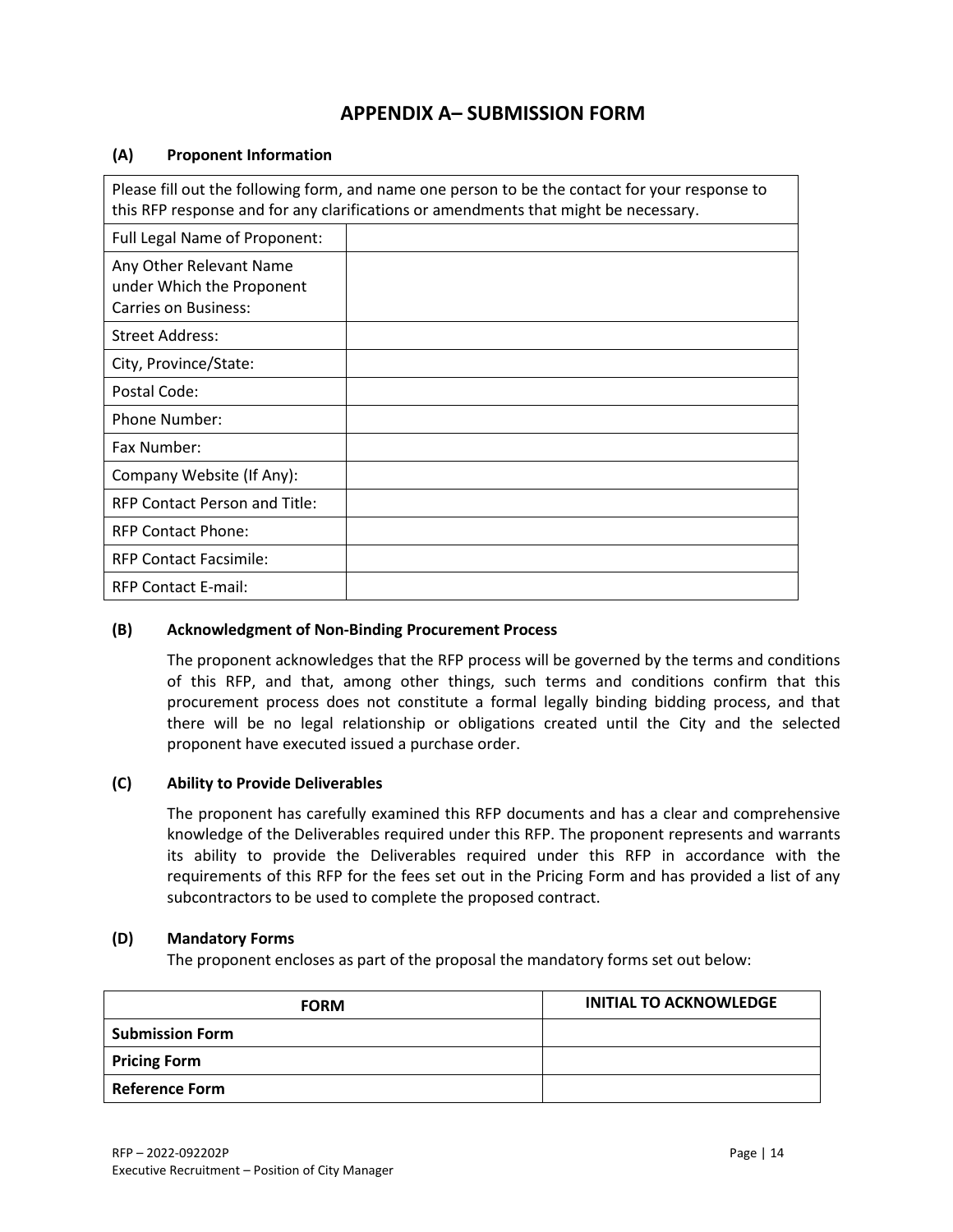**Notice to proponents:** There may be forms required in this RFP other than those set out above. See the Mandatory Requirements section of this RFP for a complete listing of mandatory forms.

#### **(E) Price**

The proponent has submitted its fees in accordance with the instructions in this RFP and in the Pricing Form set out in Appendix B. The proponent confirms that the pricing information provided is accurate. The proponent acknowledges that any inaccurate, misleading or incomplete information, including withdrawn or altered pricing, could adversely impact the acceptance of its quotation or its eligibility for future work.

#### **(F) Addenda**

The proponent is deemed to have read and accepted all addenda issued by the City prior to the Deadline for Issuing Addenda. The onus remains on proponents to make any necessary amendments to their proposal based on the addenda. The proponent confirms that it has received all addenda by listing the addenda numbers or, if no addenda were issued, by writing the word "None" on the following line: \_\_\_\_\_\_\_\_\_\_\_\_\_\_\_\_\_\_\_\_\_\_\_\_\_\_\_\_\_\_\_. Proponents who fail to complete this section will be deemed to have received all posted addenda.

#### **(G) No Prohibited Conduct**

The proponent declares that it has not engaged in any conduct prohibited by this RFP.

#### **(H) Disclosure of Information**

The proponent hereby agrees that any information provided in this proposal, even if it is identified as being supplied in confidence, may be disclosed where required by law or if required by order of a court or tribunal. The proponent hereby consents to the disclosure, on a confidential basis, of this proposal by the City to the City's advisers retained for the purpose of evaluating or participating in the evaluation of this proposal.

| Signature of Witness | Signature of Proponent Representative |
|----------------------|---------------------------------------|
| Name of Witness      | Name                                  |
|                      | Title                                 |
|                      | Date                                  |

I have the authority to bind the proponent.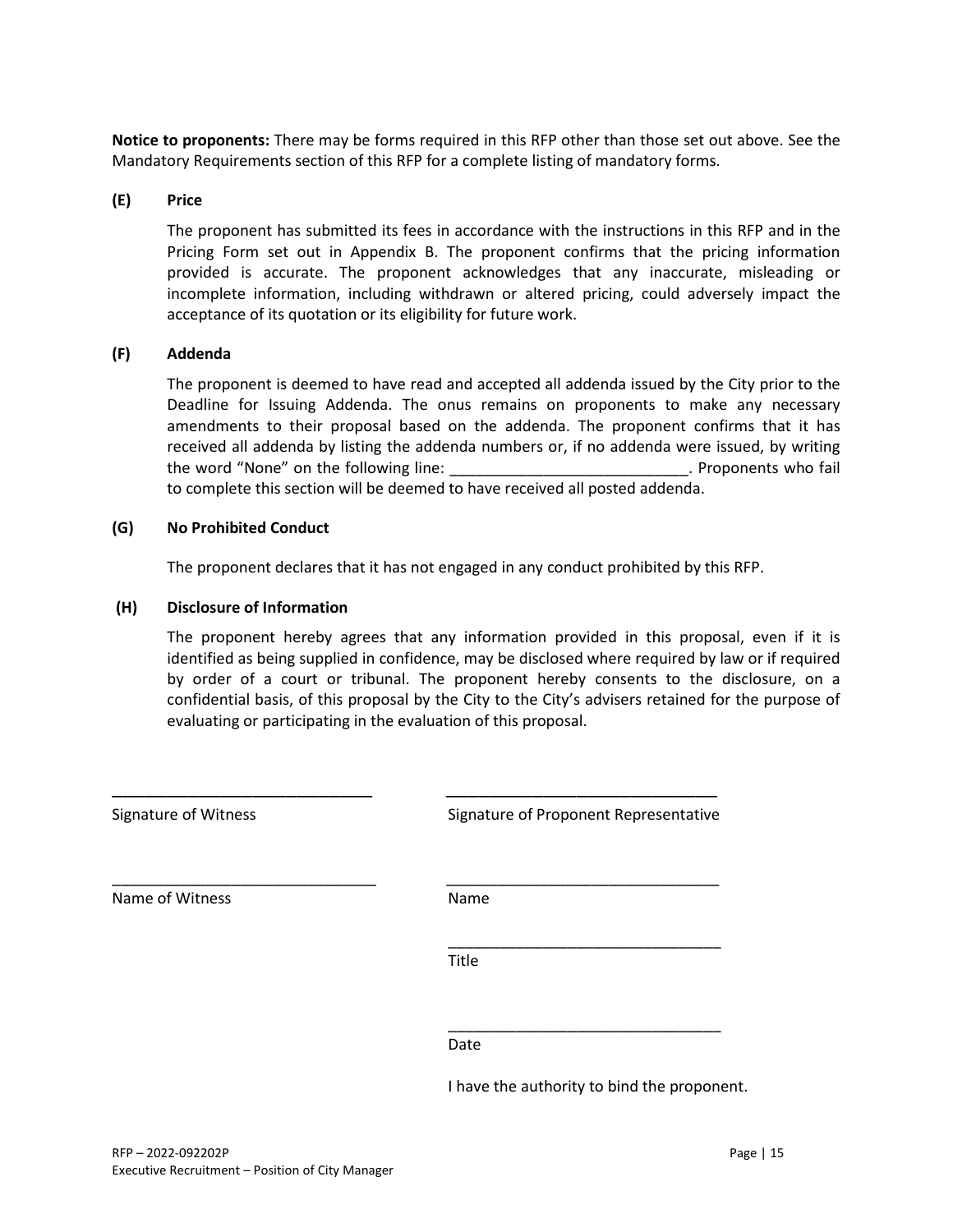## **APPENDIX B – PRICING FORM**

## **(A) Pricing Form**

(1) Provide fee associated with providing the services required. Pricing is to be exclusive of HST/GST.

(2) Provide estimated travel cost associated with providing the services required. Pricing is to be exclusive of HST/GST.

the contract of the contract of the contract of the contract of the contract of the contract of the contract of

(3) Include any other fees that may be charged to provide the deliverables

| <b>HOURLY RATES</b>                 |      |  |
|-------------------------------------|------|--|
| <b>Team Member/Responsibilities</b> | Rate |  |
|                                     |      |  |
|                                     |      |  |
|                                     |      |  |
|                                     |      |  |
|                                     |      |  |
|                                     |      |  |
|                                     |      |  |
|                                     |      |  |
|                                     |      |  |

\_\_\_\_\_\_\_\_\_\_\_\_\_\_\_\_\_\_\_\_\_\_\_\_\_\_\_\_\_\_\_\_\_\_\_\_\_\_\_\_\_\_\_\_\_\_\_\_\_\_\_\_\_\_\_\_\_\_\_\_\_\_\_\_\_

Signature of Proponent Representative **Date** Date